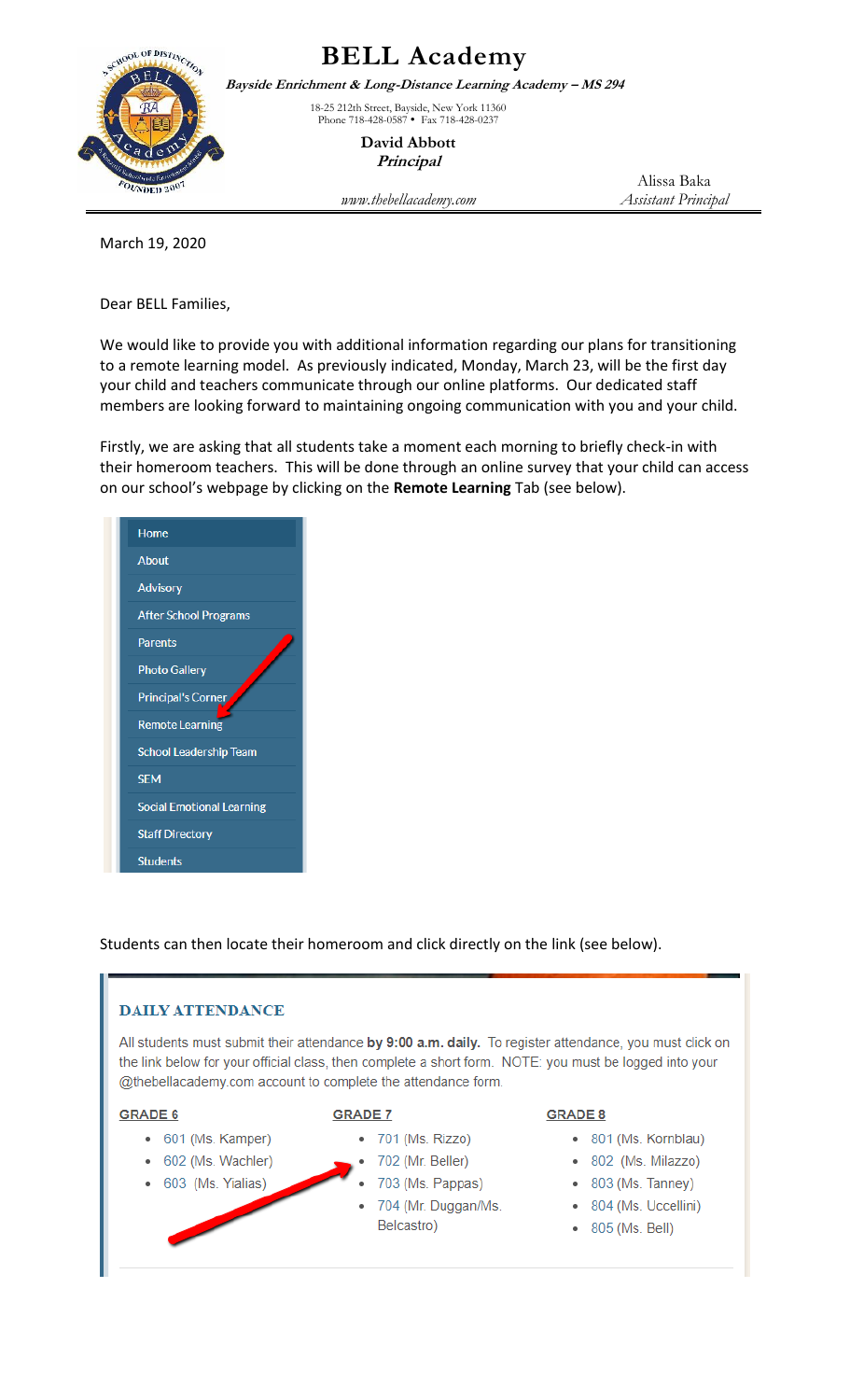

After clicking on their class, students will then complete a brief survey asking for their Name (First and Last), OSIS Number, and Date. Please note that students can only login with the BELL Academy email address. Students will also have an opportunity to indicate if they need specific support that day (see below).

| Identify any areas where you need support  | Students can indicate all that apply<br>for that day. |  |
|--------------------------------------------|-------------------------------------------------------|--|
| Technical problems with digital tools      |                                                       |  |
| Content area support (lessons/assignments) |                                                       |  |
| Managing/organizing workload (Ms. Johnson) |                                                       |  |
| Emotional support (Ms. Johnson)            |                                                       |  |
| Dean/discipline (Mr. Williams)             |                                                       |  |
| I do NOT need support in any area          |                                                       |  |
| Other:                                     |                                                       |  |
|                                            |                                                       |  |

We are asking that all students try their best to login and complete the survey by 9:00 a.m. each morning. This will provide our staff members an opportunity to offer specific support to your child as soon as possible.

As indicated in the prior notice, our staff members have been engaging your children in online learning throughout the year. The majority of their lessons and tasks are interactive and teachers are consistently providing your child with feedback on their work throughout the process. Our hardworking staff members respond to all emails and inquiries in a very timely manner. In addition, staff members will be interacting with students and parents in real-time Monday through Friday using Google Hangouts, Video Chats, Phone Calls, Emails, etc. Please see the schedules below.

| Grade 6                   |                                                       |  |
|---------------------------|-------------------------------------------------------|--|
| <b>Time Slot</b>          | Teacher(s)                                            |  |
| $9:00$ a.m. $-10:00$ a.m. | Yialias (ELA), Ruditser (Phys Ed), Sun (ENL)          |  |
| 10:00 a.m. - 11:00a.m.    | Kamper (Science)                                      |  |
| 11:00 a.m. - 12:00 p.m.   | <b>Beller (Social Studies)</b>                        |  |
| 12:00 p.m. $-1:00$ p.m.   | Chu (IEP Coordinator/SETSS)                           |  |
| 1:00 p.m. $- 2:00$ p.m.   | Shepard (Math), Peck (ICT Math/Science), Baum (Music) |  |
| $2:00$ p.m. $-3:00$ p.m.  | Wachler (ICT ELA/Social Studies (Tues, Thurs)         |  |
| $3:00$ p.m. $-4:00$ p.m.  | Wachler (ICT ELA/ Social studies (Mon, Wed, Fri)      |  |